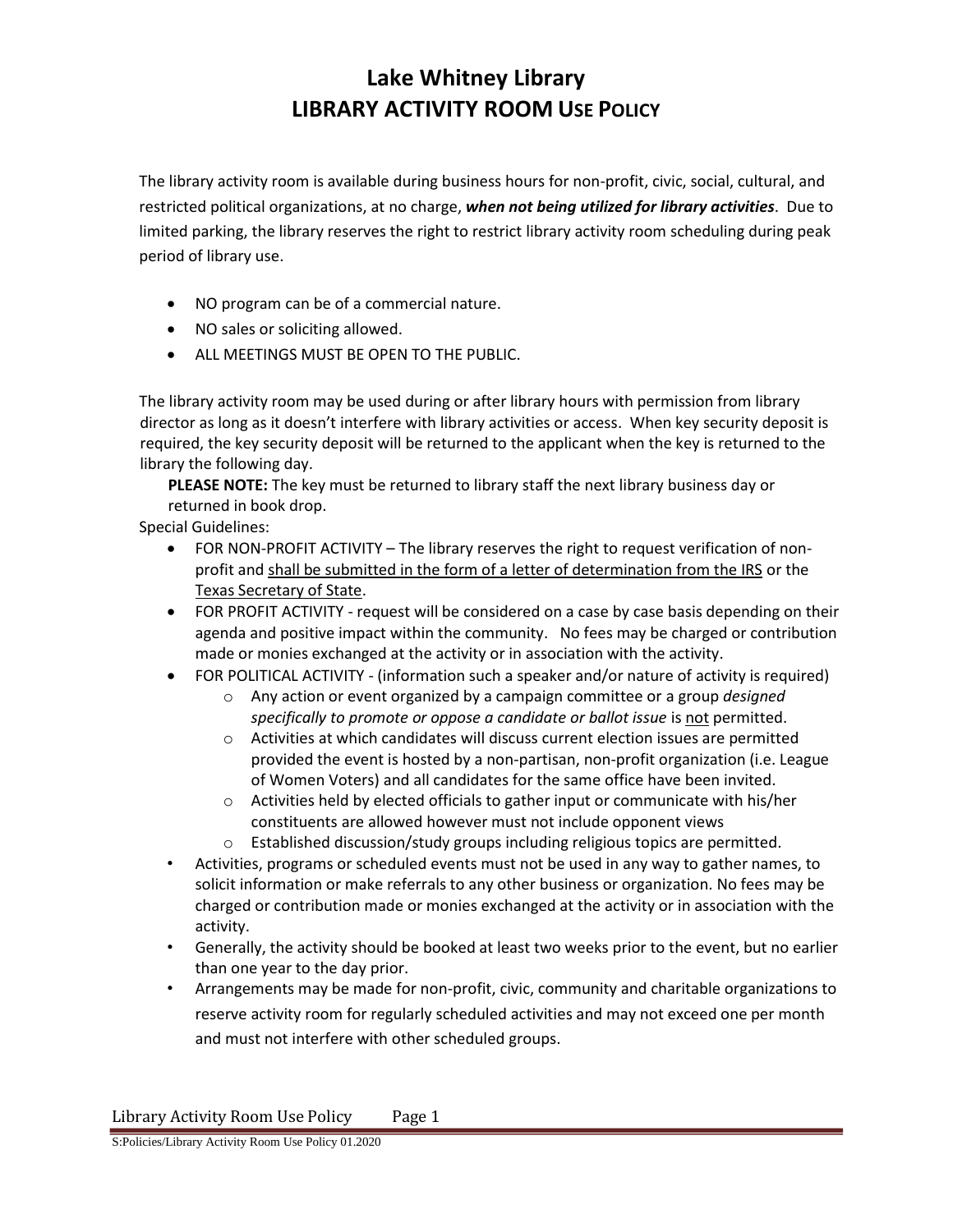### **Lake Whitney Library LIBRARY ACTIVITY ROOM USE POLICY**

• Arrangements for use of the library are scheduled through a librarian. The library activity must be booked in person. Payment is due at the time of booking (see security deposit and usage fee). NO EXCEPTIONS.

• Use of the library does not constitute Library sponsorship and/or endorsement. The Library's name and telephone number may not be used in promotion or for any purpose.

• Smoking and alcoholic beverages are strictly prohibited.

• **The room must be left in the condition in which it was found. All trash, including consumables, must be taken to the outside trash cans. All spills must be cleaned up.**

• The organization/person reserving the library is responsible for any and all damages.

• The Library is not responsible for accidents and injuries and assumes no responsibility for equipment, supplies, or other items owned by a group or individual & used or left in the Library.

• The Library does not provide any equipment or supplies for public use. Groups may arrange to bring their own equipment and/or supplies with prior notification at the time of application. The Library is not responsible for equipment, supplies, or any other materials owned by the group and used in the library activity room.

• Storage of personal property, equipment and/or supplies is not permitted in the library activity room.

• The library activity room used by minors must be with adult supervision and must be reserved by an adult who shall be personally responsible for the conduct of the activity, adherence to regulations and payment of any fees or damages.

• Decorations, which do not damage any portion of the room, are allowed. Please note: no lit candles, no Sterno (except under supervision of licensed caterer) or similar flammable liquids, no live animals other than legal service dogs.

• All accidents must be reported to the staff member in charge.

• **NOISE LEVELS AND MUSIC**: During hours the library is open, unreasonable noise disruptive to patrons or library operations is prohibited. Noise level in the room must be at a volume deemed acceptable by staff in a library setting. Recorded background music may be played at a level deemed acceptable by staff in a library setting.

• **NO ANIMALS** except Service Dogs are allowed in the library or library activity room (See Service Dog policy). Service dogs must be leashed and not disruptive. Liability for service dogs are the responsibility of the dog's owner. The Library nor library personnel have liability for any legal matters brought against the service dog while at the Library facility. (A complete list of this policy may be viewed at ADA.gov, Regulation 35.104)

### *The Library reserves the right to impose a penalty for failure to comply with library activity rules and regulations.*

Library Activity Room Use Policy Page 2